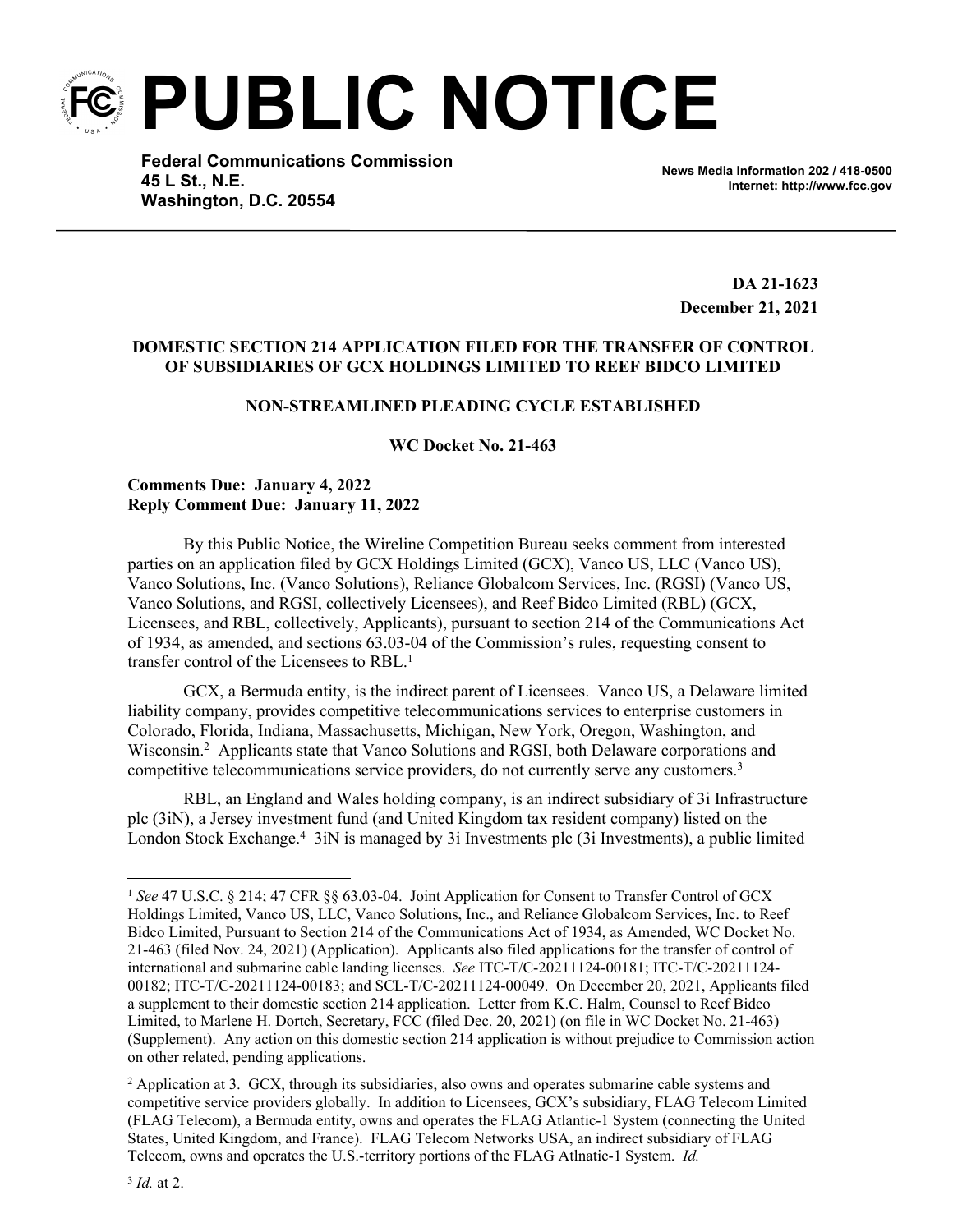liability company incorporated in England and Wales, which, in turn, is a wholly-owned subsidiary of 3i Group plc (3i Group), also a public limited liability company incorporated in England and Wales.<sup>5</sup> 3i Group is an investment fund and fund manager listed on the London Stock Exchange.<sup>6</sup>

Pursuant to the terms of the proposed transaction, RBL will acquire all the outstanding shares of stock and ownership interests of GCX.<sup>7</sup> As a result, the Licensees will each become indirect subsidiaries of 3iN, which itself is managed by a subsidiary of 3i Group.<sup>8</sup>

Applicants assert that a grant of the Application would serve the public interest, convenience, and necessity.<sup>9</sup> Applicants state that, following the close of the transaction, "Licensees will have access to the operational and managerial resources of 3i Infrastructure and such support will strengthen their competitive position" and that "Licensee[s] will continue to provide service to its customers at the same rates, terms, and conditions and without interruption."<sup>10</sup>

Applicants do not request streamlined processing for the Application, and we accept it for non-streamlined processing under the Commission's rules. 11

Referral to Executive Branch Agencies. Through this Public Notice, pursuant to Commission practice, the Application and the associated international and cable landing license applications, ITC-T/C-20211124-00181; ITC-T/C-20211124-00182; ITC-T/C-20211124-00183; and SCL-T/C-20211124-00049, are being referred to the relevant Executive Branch agencies for their views on any national security, law enforcement, foreign policy, or trade policy concerns related to the foreign ownership of the Applicants.<sup>12</sup>

4 *Id.* at 3. RBL does not provide telecommunications services in the United States, however, its indirect affiliate, Tampnet Inc., provides wireless and broadband services to offshore oil and gas exploration and production facilities, other maritime businesses, and Tier 1 mobile carriers in the Gulf of Mexico region. *Id.* at 5. Applicants state that, following the consummation of the proposed transaction, 3iN will indirectly hold approximately a greater than 90.1% indirect equity and voting interest in RBL. *Id.* at 9 and 11. Applicants have provided information on other indirect entities in the ownership chain and post-consummation ownership charts. Application at 8-12 and Exh. A (Current and Post-Ownership Structure of the Licensees).

<sup>5</sup> Application at 3, 8-12.

6 *Id.* at 3; Supplement at 1. 3i Group holds a 30% interest in 3iN, and no other shareholder holds a 10% or greater interest in 3iN. *Id.* at 10 and 12 and n. 4 and n. 5. Applicants provide the names and citizenships for each member of the Board of Directors for 3i Group. Supplement at 1 and Appendix A (3i Group plc Board of Directors). Applicants state that, other than the interest in Tampnet Inc., none of the 3i entities identified in the Application have an interest in any other provider of U.S. telecommunications services. Supplement at 1

7 Application at 4.

8 *Id*. Applicants state that the Licensees will each be indirectly wholly-owned by GCX Managed Services Limited, a Bermuda entity, which, in turn, is indirectly wholly-owned by GCX. *Id.* at 8, 10, and Exh. A at 3. FLAG Telecom will continue to be indirectly wholly owned by GCX. *Id.* at Exh. A at 2.

9 *Id.* at 4-5.

<sup>10</sup> *Id.* at 5.

<sup>11</sup> 47 CFR § 63.03(c)(1)(v); *see also* Supplement at 1.

<sup>12</sup> 47 CFR § 1.40001. *See Process Reform for Executive Branch Review of Certain FCC Applications and Petitions Involving Foreign Ownership,* IB Docket 16-155, Report and Order, 35 FCC Rcd 10927 (2020), Erratum (Appendix B — Final Rules), DA 20-1404 (OMD/IB rel. Nov. 27, 2020). *See also Rules and Policies on Foreign Participation in the U.S. Telecommunications Market; Market Entry and Regulation of Foreign- Affiliated Entities*, IB Docket Nos. 97-142 and 95-22, Report and Order and Order on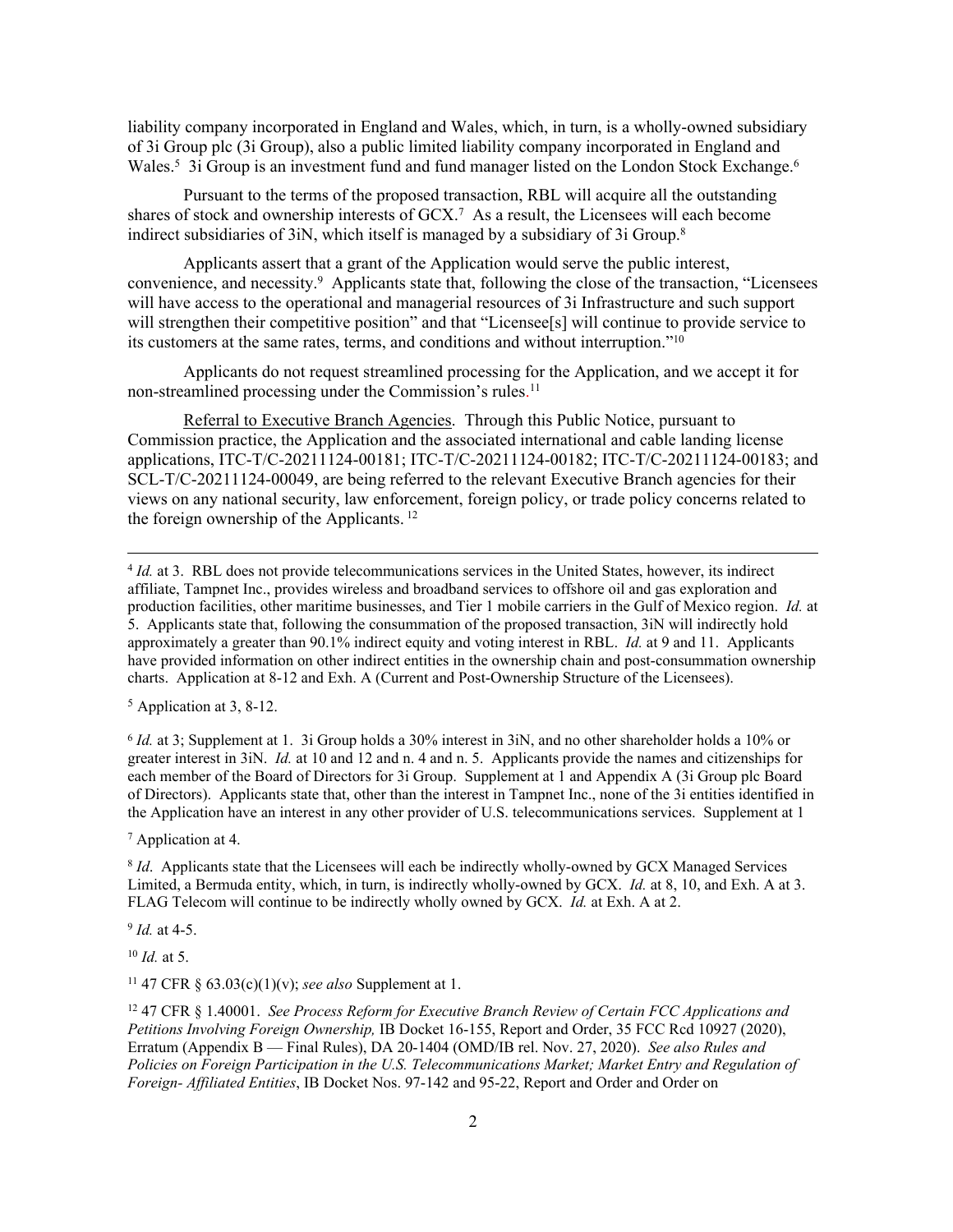Domestic Section 214 Application Filed for the Transfer of Control of Subsidiaries of GCX Holdings Limited to Reef Bidco Limited, WC Docket No. 21-463 (filed Nov 24, 2021).

### **GENERAL INFORMATION**

The application identified herein has been found, upon initial review, to be acceptable for filing. The Commission reserves the right to return any application if, upon further examination, it is determined to be defective and not in conformance with the Commission's rules and policies.

Interested parties may file comments **on or before January 4, 2022**, and reply comments **on or before January 11, 2022**. Comments may be filed using the Commission's Electronic Comment Filing System (ECFS) or by paper.

- Electronic Filers: Comments may be filed electronically by accessing ECFS at <http://apps.fcc.gov/ecfs/> .
- **Paper Filers:** Parties who choose to file by paper must file an original and one copy of each filing. If more than one docket or rulemaking number appears in the caption of this proceeding, filers must submit two additional copies for each additional docket or rulemaking number.
	- Filings can be sent by commercial overnight courier or by first-class or overnight U.S. Postal Service mail.<sup>13</sup> All filings must be addressed to the Commission's Secretary, Office of the Secretary, Federal Communications Commission.
	- Commercial overnight mail (other than U.S. Postal Service Express Mail and Priority Mail) must be sent to 9050 Junction Drive, Annapolis Junction, MD 20701. U.S. Postal Service first-class, Express, and Priority mail must be addressed to 45 L Street, NE, Washington, DC 20554.

People with Disabilities: We ask that requests for accommodations be made as soon as possible in order to allow the agency to satisfy such requests whenever possible. Send an email to [fcc504@fcc.gov](mailto:fcc504@fcc.gov) or call the Consumer and Governmental Affairs Bureau at (202) 418-0530.

#### **In addition, e-mail one copy of each pleading to each of the following:**

- 1) Tracey Wilson, Competition Policy Division, Wireline Competition Bureau, [tracey.wilson@fcc.gov;](mailto:tracey.wilson@fcc.gov)
- 2) Gregory Kwan, Competition Policy Division, Wireline Competition Bureau, [gregory.kwan@fcc.gov;](mailto:gregory.kwan@fcc.gov)
- 3) David Krech, Telecommunications and Analysis Division, International Bureau, [david.krech@fcc.gov](mailto:david.krech@fcc.gov);

Reconsideration, 12 FCC Rcd 23891, 23918-19, paras. 61-63 (1997) (*Foreign Participation Order*), recon. denied, 15 FCC Rcd 18158 (2000).

<sup>13</sup> Effective March 19, 2020, and until further notice, the Commission no longer accepts any hand or messenger delivered filings. This is a temporary measure taken to help protect the health and safety of individuals, and to mitigate the transmission of COVID-19. *See FCC Announces Closure of FCC Headquarters Open Window and Change in Hand-Delivery Policy*, Public Notice, 35 FCC Rcd 2788 (OS 2020).